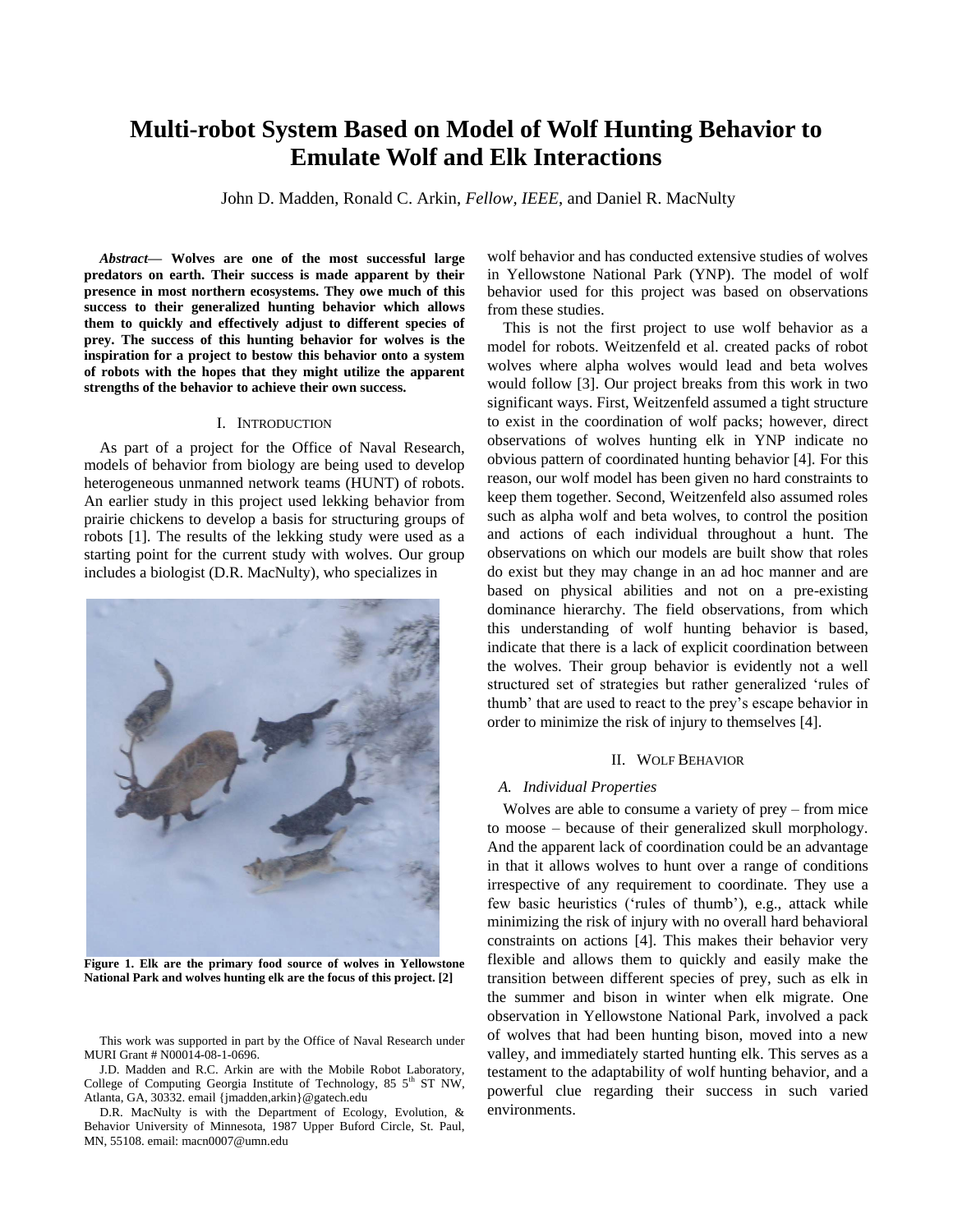## *B. Breakdown of a Wolf Hunt*

As is the case for most large carnivores, the predatory behavior of wolves is composed of multiple phases of behavior or foraging states. Traditionally, only three states are considered: search, pursuit, and capture [5]. In this research, however, a modified ethogram with six states has been adopted: search, approach, watch, group attack, individual attack, and capture, as proposed in [6]. Here, MacNulty concluded that the additional states represent "functionally important behaviors", and for robotics, this more detailed ethogram lends itself more easily to software implementation. The wolf packs studied to form this ethogram were located in Yellowstone National Park, hunting elk and American Bison. The focus of the first phase of the robotics implementation involves a model of wolves hunting elk. The following is a description of a typical hunt with wolves and elk. A diagram showing the typical progression through foraging states is given below in Figure 2.



**Figure 2.** The progression of transitions between states seen in a typical hunt with wolves and elk.

| TABLE 1                                   |  |
|-------------------------------------------|--|
| Foraging States for Wolf Hunting Behavior |  |

| <b>Foraging State</b>    | <b>Description</b>                                                                                                                           |  |  |
|--------------------------|----------------------------------------------------------------------------------------------------------------------------------------------|--|--|
| <b>Search</b>            | Traveling without fixating on and moving<br>toward prey                                                                                      |  |  |
| Approach                 | Fixating on and traveling toward prey                                                                                                        |  |  |
| <b>Attack Group</b>      | Running after a fleeing group or lunging at a<br>standing group while glancing about at different<br>group members ( <i>i.e.</i> , scanning) |  |  |
| <b>Attack Individual</b> | Running after or lunging at a solitary individual<br>or a single member of a group while ignoring all<br>other group members                 |  |  |
| Capture                  | Biting and restraining prey                                                                                                                  |  |  |

When a hunt is initiated, the wolf pack heads out from its den or resting site and begins searching for prey. Hunger motivates the initiation of a hunt [8]. What direction the wolves go and to what extent they are willing to travel are dependent on their experience of prior successes and failures. As they search they make use of their strong senses, using the wide range of their lateral vision and their movable ears, to scan the landscape for potential prey. Once prey has been located, they start approaching.

Assuming that that the pack has located a relatively stationary herd of elk, the wolves approach at moderate speed. In general, wolves do not sneak up on their prey, nor do they target a specific individual from the herd until after the herd begins running. Species that use this approach strategy are known as cursorial predators and it is the principal difference separating their hunting behavior from that of other large predators such as lions [6]. In response to approaching wolves elk will either stand their ground or to run away. Elk most commonly run away which usually leads to the "attack group" state.

 As the prey quarry run away, they split up into groups headed in different directions and the wolves must also split up to follow as many as they can. During this stage of the hunt the wolves are scanning through the groups of prey, trying to locate the weakest individual that will provide the best opportunity for a kill. An advantage of running the animals to exhaustion is that it creates opportunities for the prey animals to make a fatal mistake (i.e., tripping). It also provides a useful test of performance by which the wolves can evaluate which animal is the weakest [8]. When a weak animal is detected by a wolf, that wolf then transitions to the 'attack individual' state.

 The "attack individual" state is characterized by intensified pursuit and greater focus on the targeted prey individual. Other wolves may see the pursuit of this wolf and join in, but that is not necessarily the case. Coordination of multiple wolves (or lack thereof) is discussed in the next section. The goal of this behavioral state is for the wolf to get close enough to the prey to begin biting it in an attempt to bring it down. Whether it is a single wolf or a number of wolves, biting the prey signifies a transition to the capture state.

 The ultimate goal of the capture state is killing the prey. If the prey animal is small (i.e., a calf) the first wolf may attack the throat directly since it can easily handle the animal by itself. If the prey is larger and there are many wolves, they will often bite at the hind legs and rump attempting to slow their prey down before grabbing the neck. This project is not concerned with the mechanics of how wolves bring down prey but it is important to note that there are differences in attacking different prey. If the prey truly was a weak individual, the wolves will most likely complete a successful kill, but if they had misperceived a strong animal as weak, they may fail and either give up on the hunt or transition back to an earlier state.

 The narrative of a hunt that has just been related gives a general idea of how many specific individual hunts progress through these foraging states; however, it is often not this clear cut. Many other transitions are possible aside from the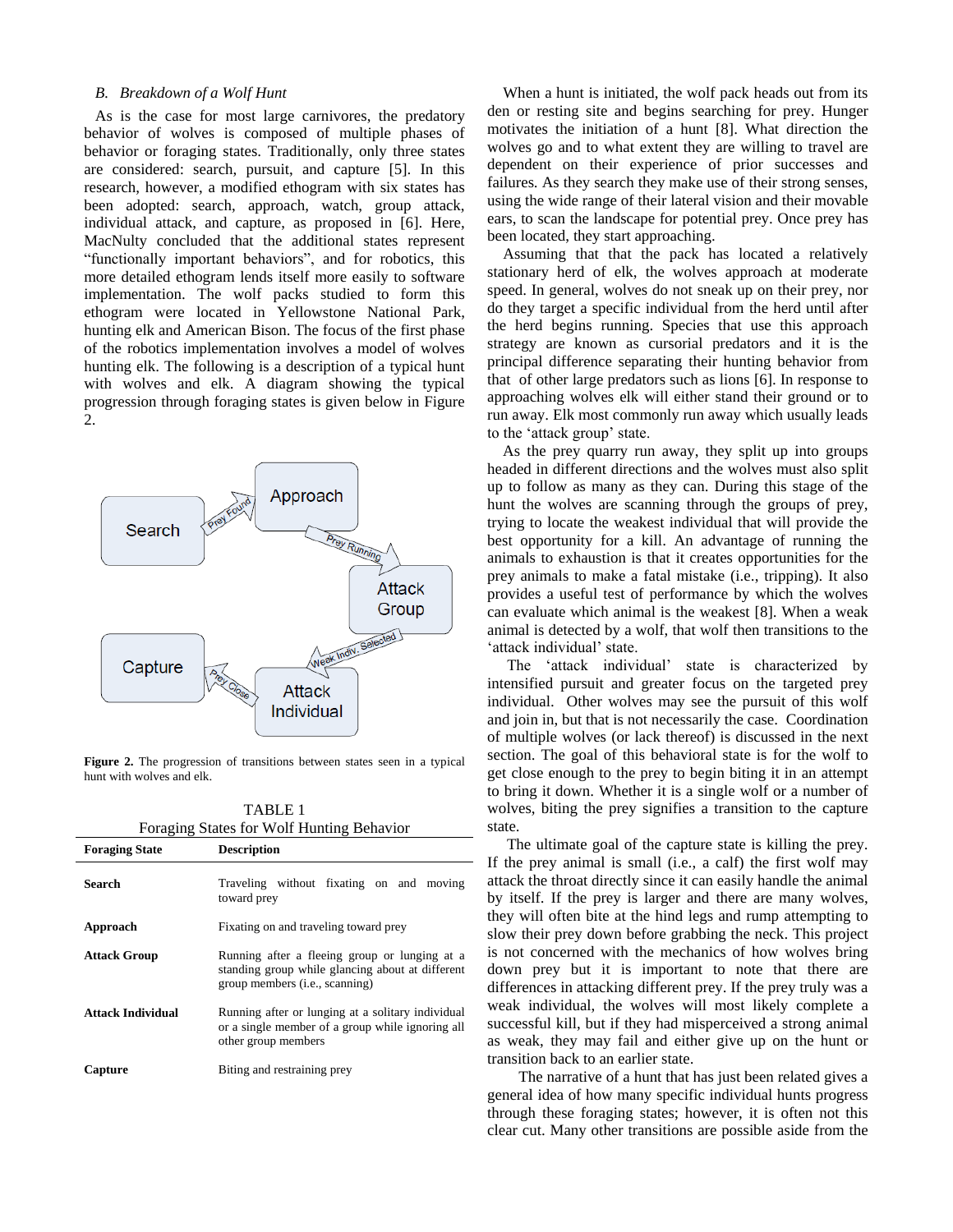seemingly linear straightforward progression from search, to approach, then attack group, attack individual, and finally capture. For instance, wolves primarily attacked groups after approaching but "they also sometimes attacked elk groups immediately after discovering or watching the group" [6]. MacNulty et al. compiled their statistical observational data of state transitions (Table 2) where the tabular values represent the probability of transition between states. Notice that the transitions chosen for the description of the linear hunt above are those of highest probability in the table.

TABLE 2 Probabilities of Transitions Between States From [6]

|                                    | <b>Following State</b> |          |       |                        |                                    |         |
|------------------------------------|------------------------|----------|-------|------------------------|------------------------------------|---------|
| Preceding<br><b>State</b>          | Search                 | Approach | Watch | <b>Attack</b><br>Group | <b>Attack</b><br><b>Individual</b> | Capture |
| Search                             | .00                    | .68      | .00   | .31                    | .01                                | .00     |
| Approach                           | .09                    | .00      | .12   | .69                    | .09                                | .01     |
| Watch                              | .32                    | .35      | .00   | .27                    | .06                                | .00     |
| <b>Attack</b><br>Group             | .24                    | .09      | .03   | .13                    | .51                                | .00     |
| <b>Attack</b><br><b>Individual</b> | .16                    | .06      | .02   | .16                    | .08                                | .52     |

Thus far, the "watch" state has been neglected as it is a rare state for wolves to enter when attacking elk; as seen in the table above, the highest probability of entering the 'watch' state is 12% from 'approach'. For this reason, the 'watch' state has been left out of the ethogram for our robotics implementation described in Section III.

## *C. Coordination or Lack Thereof*

Wolves are generally perceived by the public to be highly coordinated hunters using strategies and teamwork to bring down large prey. Over two thousand hours of observed wolf behavior in Yellowstone Park seem to prove otherwise [4]. According to these observations, wolves not only show no signs of planned strategies but also little to no noticeable communication while hunting. This is evidenced by the fact that wolves hunting the same herd do not make transitions between states together (i.e., one may find a weak prey and transition to attack that individual while the others remain in an attack group). The disparity in these transitions goes so far as to see one wolf having killed an animal and begin eating it while the others persist in the "attack group" state. Furthermore, in this last example, the wolf that made the kill did not appear to make any attempt to signal the others of its success.

 The seemingly coordinated wolf hunting behavior is most likely the result of "byproduct mutualism" where each individual is simply trying to maximize its own utility. It is hypothesized that wolves see the fact that other wolves are chasing an elk as a sign of weakness of that prey animal and from that stimulus determine that they have the best chance of a meal if they join in the pursuit of that animal. Even far greater size of their prey does not force wolves to rely on teamwork; according to MacNulty, some aggressive wolves would attack even large bison alone. It is possible that such wolves simply assume the others will help them, or they are

unaware that they need the others to help them take down the large prey because this is most often the case. It may not, however, be required that wolves need help to take down any of their usual prey. It is proposed that one of the biggest reasons that large terrestrial predators do not use group coordination is that they do not necessarily need it. Solitary hunters have a high success rate, roughly 21% for most large carnivores [MacNulty unpublished data].

## III. IMPLEMENTATION OF WOLF BEHAVIOR

Experiments for this project were conducted with simulated robots in *MissionLab*<sup>1</sup> , a software package developed by the Mobile Robotics Laboratory at Georgia Tech [9,10]. *MissionLab* provides a graphical user interface where the user specifies behavioral states that control each robot"s actions, and perceptual triggers that control the transitions between states, yielding a finite state acceptor (FSA). The behaviors created for the current project can be combined with other pre-existing behaviors such as obstacle avoidance, moving toward an object, or noise (random wandering). This allows for assemblages of behaviors to be created and connected in the FSA to create arbitrarily complex missions [11,12].

Reducing the overall hunting behavior of wolves into the five foraging states related earlier, facilitated implementation where each behavioral state represents a corresponding state for the robot. These states, together with a few others added for initial configuration and termination of experiments, were used to create the FSA shown in Figure 3. The perceptual conditions that must be met in order for a wolf to transition from one state to another are known as releasers. For instance, for the wolf to switch from the search state to the approach state the wolf must of necessity have found prey to approach; therefore, we say the presence of prey is a releaser to transition to the approach state. These are encoded as perceptual triggers in *MissionLab*. A list of the releasers used in this implementation and the transitions they facilitate are given in Table 3. The system of releasers would normally be enough to define the transitions in a *MissionLab* FSA except that often, multiple transitions are possible from the same state to many others. In nature, what decides which transition is chosen is a combination of situational factors such as the number of wolves in the pack, the number of prey individuals in the herd, terrain features, as well as the wolf"s individual attributes such as age, weight, and personality (i.e., aggressive individuals are more likely to move more quickly toward capture). While these factors will be incorporated directly in later work, for now their affect was indirectly computed by using the probabilities of transitions of observed wolf behavior described earlier in Table 2.

*MissionLab* is freely available for research and educational purposes at: http://www.cc.gatech.edu/ai/robot-lab/research/*MissionLab*/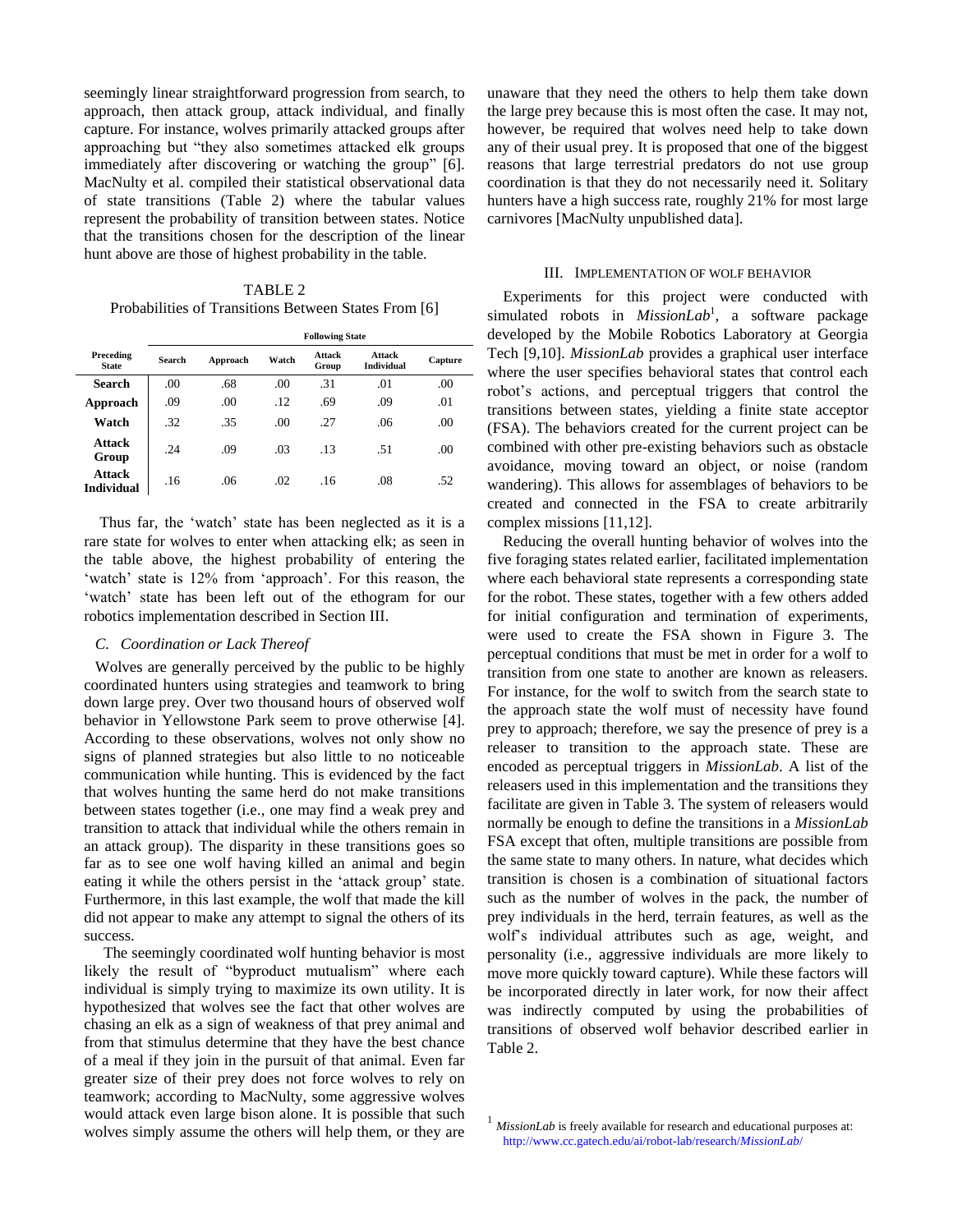

**Figure 3. Finite State Acceptor for Wolf behavior with five foraging state (watch state removed) as well as initial and final states for experimentation purposes. The stop states connected to each foraging state are dummy states to facilitate the probabilistic trigger.**

TABLE 3 List of Releasers and Transitions

| <b>Releaser</b>            | <b>Transitions possible</b>               |
|----------------------------|-------------------------------------------|
| Prey Found                 | $S \rightarrow A, G, I$                   |
| Prey Lost                  | A, G, I, C $\rightarrow$ S                |
| Multiple Prey              | $S, A, I, C \rightarrow G$                |
| Prey Running               | $A \rightarrow G. I$                      |
| Prey Stopped               | $G. I \rightarrow A : A. I \rightarrow C$ |
| Weak Individual Identified | $G \rightarrow I$                         |
| Prey Close                 | $G \to C$                                 |

**Search, Approach, Attack Group, Attack Individual, and Capture abbreviated: S, A, G, I, C, respectively.**

These probabilistic triggers for the FSA in Figure 3 were created in the following fashion: for each state there is a "Control" trigger leading from that state to the search state and then another trigger leading to every other state to yield a complete graph encompassing all possible transitions between the 5 major behavioral states. The probabilities from Table 2 were entered as parameters into the "Control" trigger at build time, and at run time this trigger would check which transitions had their releasers satisfied. A weighted roulette wheel was then created by normalizing the satisfied probabilities such that they added to one and then a random number generated between zero and one would decide the

transition to take. Once a transition is selected, the condition for the corresponding trigger is satisfied and that behavioral transition occurs. If the transition selected was from any state to the search state, the control trigger's condition would be satisfied and a transition to search would occur. Also incorporated into the control trigger was a timer to force the wolves to stay in a state for a minimum length of time based on the observed average time wolves spent in each state (D.R. MacNulty, unpublished data). Without this hysteresis feature the wolves would constantly alternate back and forth between states for which the releasers are present (a form of behavioral dithering).

Each state in the diagram above is a combination of the constituent pre-existing behaviors: move to object, wander, and avoid obstacles. Move to object creates an attraction vector from the robot to the object selected. In the search state the selected object was friendly robots, which in this case represent other wolves, in all other states the selected object was elk. *MissionLab* uses built-in vector and simulation specific functions, implemented in C++ code. The move to object behavior creates a vector directed from the center of the robot to the center of the selected object so long as the selected object is within range to be detected.

The wander behavior creates vectors of random direction. While in the search state, this was useful to give the wolves the ability to explore their environment for prey. In all other states the wander behavior was used to help the wolf overcome situations of indecision which may occur, for instance, when a wolf is exactly the same distance between two elk.

Finally, the avoid obstacles behavior was added to prevent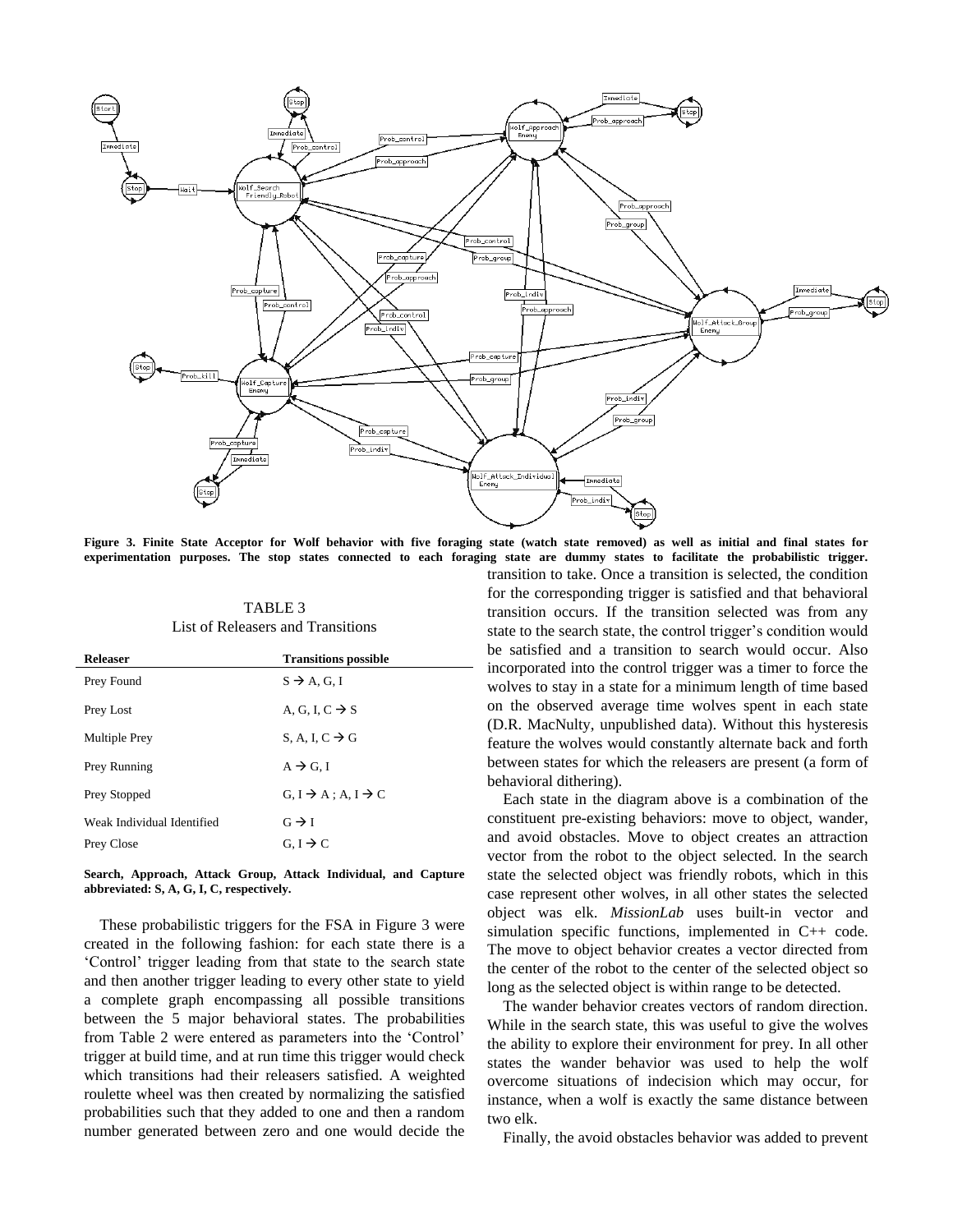collisions. As the robot detects obstacles, repellant vectors are created, radiating away from the obstacle. This allows the robot to move around obstacles while searching and in pursuit of prey. The final vector that determines the robot"s movement is the resultant of the vectors created by these constituent behaviors. The degree to which each behavior had an effect on the resultant vector is dependent on the gain, entered by the user, for each behavior. All of the parameters, including gains, for each state can be found in a table in the appendix.

Although the elk being preyed upon may have defensive behavioral strategy and coordination, the focus of the research to date has been on the hunting behavior of wolves. Therefore, the behavior of the elk was simplified with their reaction to the approaching wolves as simply either stopping or running away in a direction opposite to the wolves" approach. To create a range of test scenarios, the elks" behavior before the approach of wolves was varied to simulate situations where the elk are initially stationary, moving back and forth between multiple grazing areas, or wandering around. An example of the FSA to control the elk behavior for moving back and forth between two grazing areas is given in Figure 4, showing a simple modification that switches between an elk stopping upon seeing wolves, or running away.



**Figure 4. Finite State Acceptor of Elk behavior. If the 'run away' behavior is desired, remove the dotted trigger to the final stop state.**

This project was conducted entirely with simulated robots; however, future work expects to move the system to physical robots. The platforms expected to be used are: (1) WowWee Rovio Wi-fi robots, and (2) iRobot Creates with the Element BAM (Bluetooth Adapter Module) as pictured below.



**Figure 4. Example photo of potential wolf hunt.**

## IV. SIMULATION RESULTS

The *MissionLab* wolf pack simulations examined multiple scenarios that were commonly observed with wolf hunts in Yellowstone National Park. The underlay used for the simulations, is from the Lamar Valley in Yellowstone National Park where many of the actual observations of wolf hunts were taken.



**Figure 5. (Top): The hunting area used for experiments with starting location on the left, and grazing areas in the right and bottom of the map. (Bottom): Close-up showing transitions from search to capture for one wolf hunting one elk with stop behavior. The Straight Diagonal line is the prey's path between grazing areas. Underlay used for simulation of wolves in the Lamar Valley, Yellowstone National Park where many observations were recorded [13].**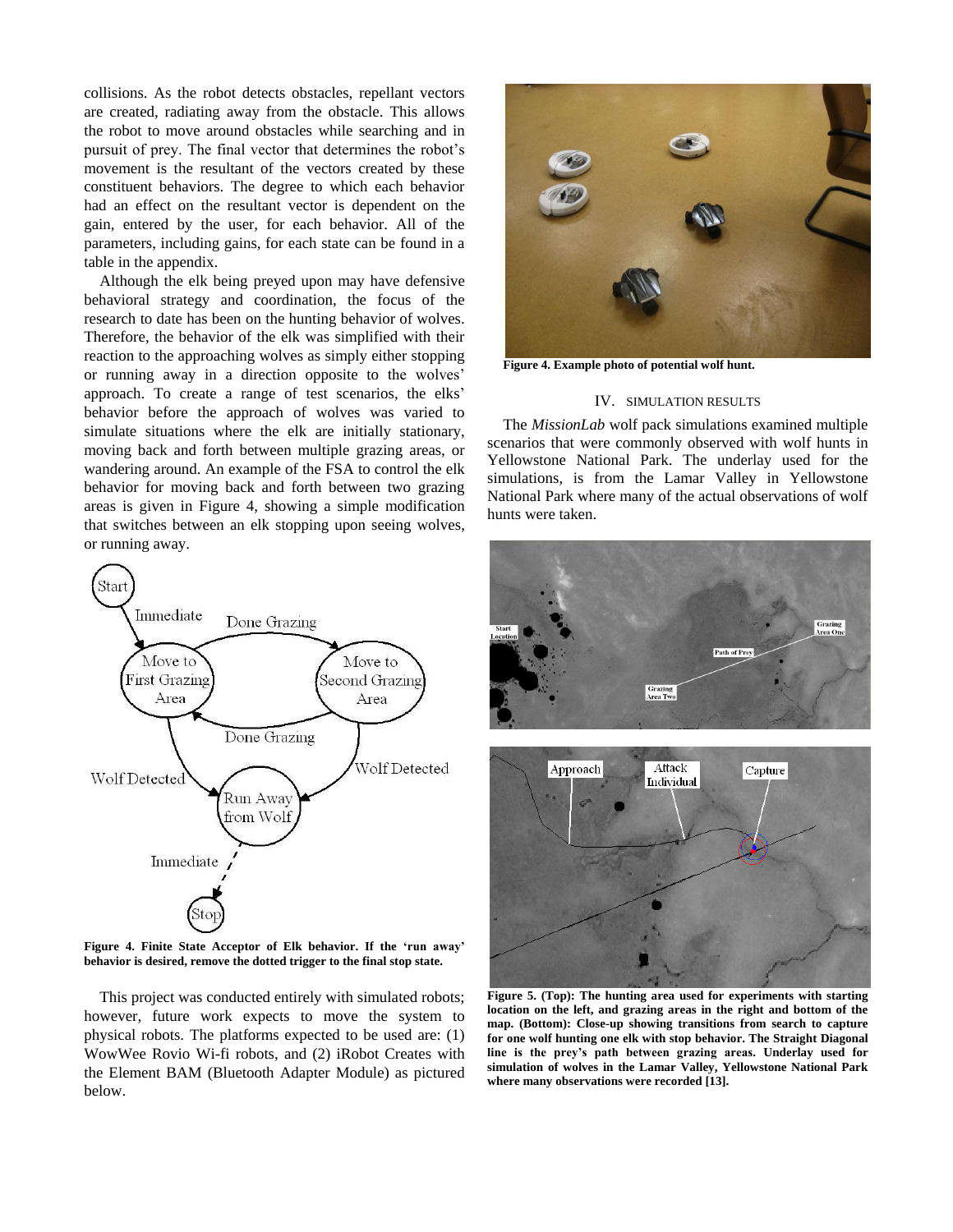The first scenario was one on one between a wolf and an elk, with the elk moving back and forth between grazing areas and stopping when it perceived the wolf. The progression of the wolf through the foraging states was recorded for each run so that frequency of transitions could be tabulated for comparison between states and with the original observed probabilities. An example of a hunt run with these parameters is given in Figure 5 with starting location, grazing areas, and transition points in the hunt labeled. The next scenario was created by modifying the prey"s behavior to run away, rather than stop, when it perceived the wolf. An example of this, also showing the wandering pattern of the wolf, is given in Figure 6. A third scenario had the same "run away" behavior for the prey but with one wolf and three elk Figure 7. A final scenario involved two wolves and three elk as seen in Figure 8. For this scenario, the number of runs that both wolves ended up killing the same elk is compared to that of the wolves killing different elk. This comparison is made for both situations when the wolves discovered the elk together and when the wolves discovered elk separately. Twenty runs were completed for each scenario and the tabulated results of these runs are given in Table 4.



**Figure 6. Transitions for one wolf hunting one elk with behavior set to run away from wolf. Random behavior of wolf search can also be seen previous to transition to approach.**



**Figure 7. Close-up showing transitions for one wolf hunting three elk with behavior set to run away from wolf.**

TABLE 4 Results From Wolf Simulations **One Wolf and One Elk (Stop)**

|                                    | <b>Following State</b> |          |                        |                             |         |
|------------------------------------|------------------------|----------|------------------------|-----------------------------|---------|
| Preceding<br><b>State</b>          | <b>Search</b>          | Approach | <b>Attack</b><br>Group | Attack<br><b>Individual</b> | Capture |
| <b>Search</b>                      |                        | .95      | .00                    | .05                         | .00     |
| Approach                           | .00.                   | --       | .00                    | .88                         | .12     |
| <b>Attack</b><br>Group             | .00                    | .00      | .00                    | .00                         | .00     |
| <b>Attack</b><br><b>Individual</b> | .08                    | .12      | .00                    | .15                         | .67     |

#### **One Wolf and One Elk (Run Away)**

|                                    | <b>Following State</b> |          |                        |                                    |         |
|------------------------------------|------------------------|----------|------------------------|------------------------------------|---------|
| <b>Preceding</b><br><b>State</b>   | Search                 | Approach | <b>Attack</b><br>Group | <b>Attack</b><br><b>Individual</b> | Capture |
| <b>Search</b>                      |                        | 1.00     | .00                    | .00                                | .00     |
| Approach                           | .07                    | --       | .00                    | .93                                | .00     |
| <b>Attack</b><br>Group             | .00                    | .00      | .00                    | .00                                | .00     |
| <b>Attack</b><br><b>Individual</b> | .07                    | -21      | .00                    | .23                                | .49     |

#### **One Wolf and Three Elk (Run Away)**

|                                    | <b>Following State</b> |          |                 |                             |         |
|------------------------------------|------------------------|----------|-----------------|-----------------------------|---------|
| <b>Preceding</b><br><b>State</b>   | Search                 | Approach | Attack<br>Group | Attack<br><b>Individual</b> | Capture |
| <b>Search</b>                      |                        | .73      | .24             | .03                         | .00     |
| Approach                           | .04                    | --       | .75             | .21                         | .00     |
| <b>Attack</b><br>Group             | .07                    | .26      | .13             | .54                         | .00     |
| <b>Attack</b><br><b>Individual</b> | .09                    | .15      | .22             | .13                         | .41     |

| <b>Result of hunt</b>                       | <b>Runs</b> | $\frac{6}{9}$ |
|---------------------------------------------|-------------|---------------|
| Discover elk together, kill same elk        |             | 20            |
| Discover elk together, kill different elk   | Q           | 45            |
| Discover elk separately, kill same elk      | 3           | 15            |
| Discover elk separately, kill different elk |             | 20            |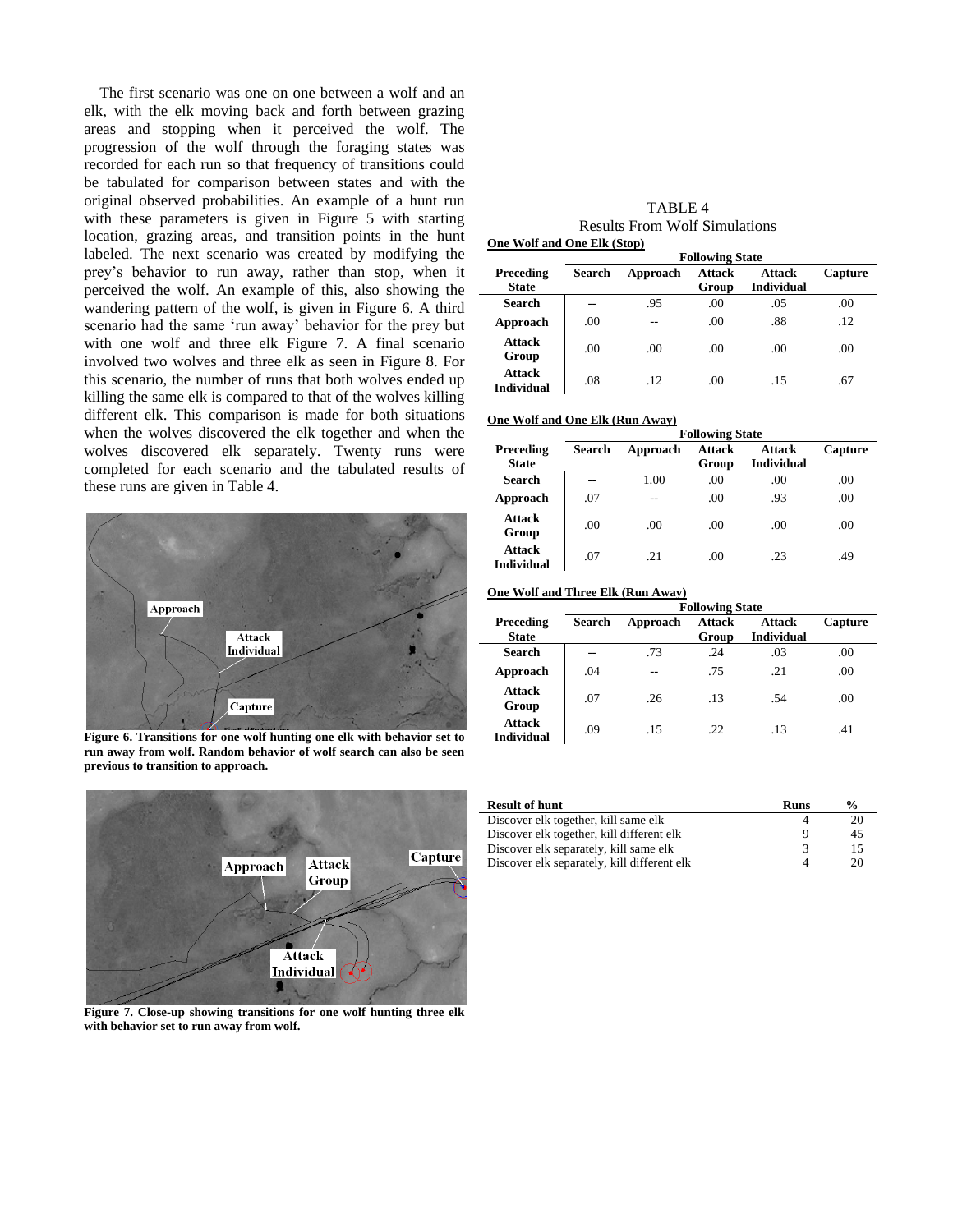

**Figure 8. (Top): Close-up of transitions with two wolves approaching three elk together and separating during pursuit. (Bottom): Complete view of hunt after the two wolves split up and kill different elk.**

## V. DISCUSSION OF RESULTS

Many of the resulting probabilities of transitions from the first scenario vary from the observed probabilities because in this scenario the prey would never run away whereas in the wild, running is the most common reaction for the prey. Comparison of the resulting transition probabilities from the first and second scenarios show that by changing the prey behavior from stopping when approached by a wolf to running away, the change in transitions is most notable in the transitions leading to attack. The first and third scenarios show similar differences for the same reason. Comparison of the second and third scenario reveals that adding multiple elk to the hunt has a large effect on the transitions for the obvious reason that the attack group state is only possible in the third scenario where there are multiple elk. This is the most realistic scenario as the vast majority of the observations in YNP were wolves hunting multiple elk. For this reason, the results from only the third scenario are compared to the observed data. The probabilities of transitions were similar to those in the observed data with the error for the primary four transitions  $(S\rightarrow A, A\rightarrow G,$ G $\rightarrow$ I, I $\rightarrow$ C) at 5%, 6%, 3%, and 11% respectively. Some transitions showed higher errors. Simulation results showed much lower probabilities for all transitions leading to the search state. This is most likely due to the hunts being confined within boundaries that often affected the elk"s attempts to run away.

The final scenario involved two wolves and three elk. The purpose of this scenario was to examine how multiple wolves react to multiple prey. The wolves were given a slight attraction to one another through the move-to-object behavior to simulate actual hunts where the wolves generally start relatively together. This behavior made the discovery of prey with the wolves together more common. When the wolves came across the prey together, they most often killed different prey individuals. This may have been due to the confined space of the map allowing the capture of individuals they may have otherwise been lost and forced the pursuer to join their pack member. When they discovered the prey separately the results were split for killing the same or different individuals.

## VI. SUMMARY AND CONCLUSIONS

By modeling wolf hunting behavior as a set of foraging states per the ethogram of MacNulty et al. 2007, and using a system of releasers and roulette wheel with probabilities of transitions, we were able to simulate interactions between wolves and elk with a relatively high fidelity to what is observed in the wild. The probabilities of transitions over all scenarios were similar to those in the observed data. This is not surprising as the observed data was used in the system that generated these results. Although there would seem to be an advantage in structured attack strategies, the high variability in behavior of the wolf"s prey as well as the chaos inherent in attempting to locate, chase down, and kill one from a herd of hundreds of running elk would quickly cause strict strategies to breakdown. The loose adoption of general rules gives wolves the ability to react quickly and effectively. The results of simulations done in this project showed that the wolves were in fact reacting to the prey"s behavior as evidenced by the change in transitions due to the prey stopping or running when attacked by the wolf.

The purpose of this study is to determine if high fidelity biological models can provide utility for a range of multirobot applications, in this case with an emphasis on pursuitevasion tasks. In particular, noting that byproduct mutualism can produce very robust results for biological groups has implications for the ability to reduce communication and planning requirements for robot groups, while still achieving purposeful missions. We believe our results to date support this goal. It is also worth noting that while the probabilities for transitions are currently invariable as defined directly from the wolf model, future research could address variations that may adapt to a range of different situations.

#### APPENDIX

This appendix provides the formulas for behaviors and transitions as well as the associated parameters used in the simulated wolves.

**a) Probabilistic Transition**: Transitions based on the existence of releasers and probabilities to simulate factors such as prey group size, wolf pack size, and environmental properties.